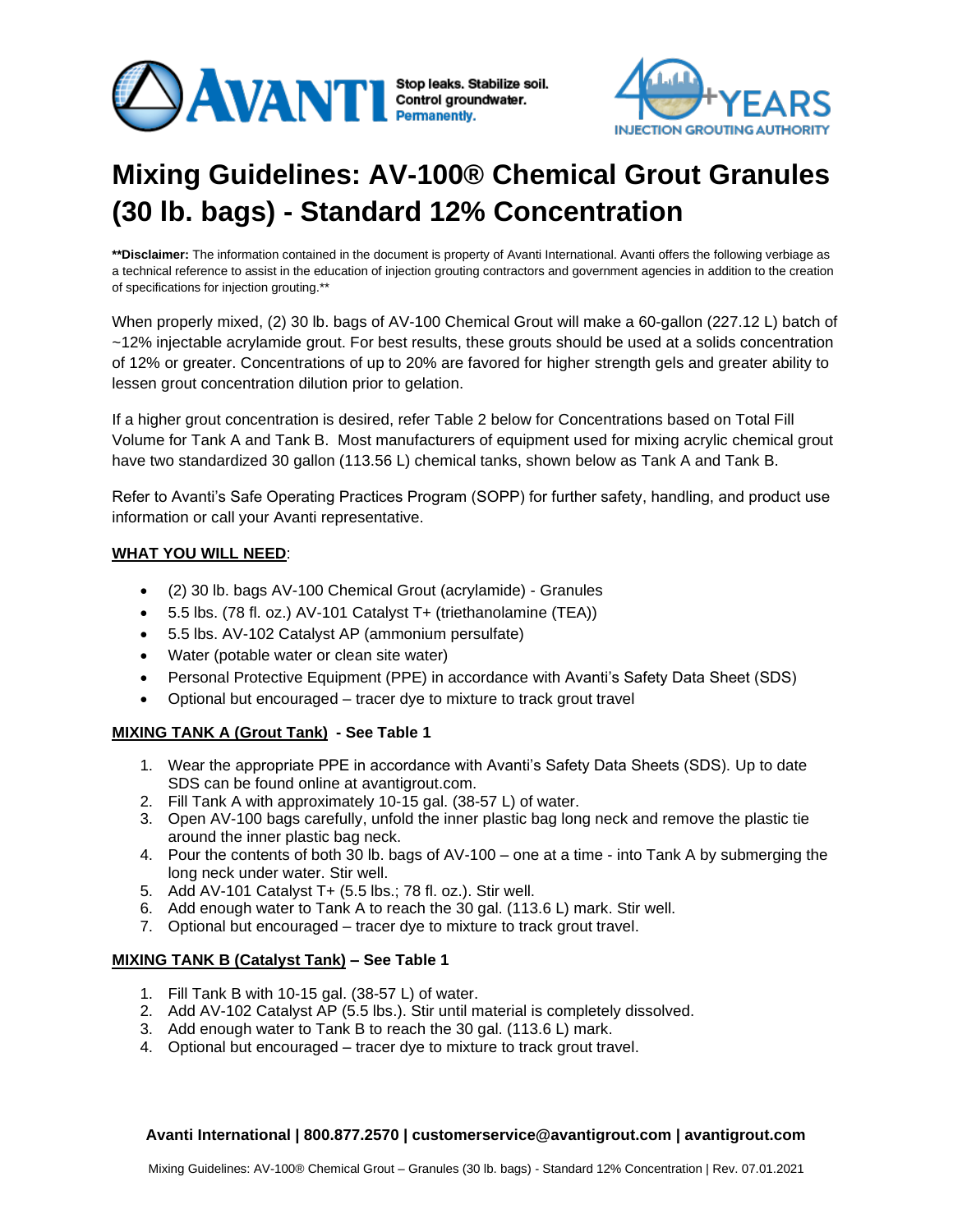



| <b>TANK A</b>                                                                                                                                                                    | <b>TANK B</b>                                                                                                  |                                                |
|----------------------------------------------------------------------------------------------------------------------------------------------------------------------------------|----------------------------------------------------------------------------------------------------------------|------------------------------------------------|
| Water: 10-15 gal. (38-57 L)<br>AV-100 Chemical Grout $-$ (2) 30 lb. bags<br>AV-101 Cat-T+: 5.5 lbs. (78 fl. oz.)<br>Water: up to 30 gal. mark<br>*Do not exceed 5% AV-101 Cat T+ | Water: 10-15 gal. (38-57 L)<br>AV-102 AP: 5.5 lbs.<br>Water: up to 30 gal. mark<br>*Do not exceed 5% AV-102 AP | $~12\%$ AV-100<br>concentration<br>in solution |
| 30 gal. (113.6 L)                                                                                                                                                                | 30 gal. (113.6 L)                                                                                              | 60 gal. (227.1 L)                              |

**Table 1**. Mix Component Steps by Tank

| <b>Grout Concentration</b> | <b>Total Tank A Fill Volume (gal.)</b> | Total Tank B Fill Volume (gal.) |  |
|----------------------------|----------------------------------------|---------------------------------|--|
| $~10\%$                    | 36.0                                   | 36.0                            |  |
| $~12\%$                    | 30.0                                   | 30.0                            |  |
| $~15\%$                    | 24.0                                   | 24.0                            |  |
| $~20\%$ *                  | 18.0                                   | 18.0                            |  |

**Table 2.** Concentrations based on Total Fill Volume of Tank A and B

**\***Do not add more than 10 gallons of water to Tank A before adding AV-100 granules.

**Note**: Before grouting, perform a "cup test". A cup tests consists of using two (2) disposable cups, filling one cup 25% full of Tank A solution, and the other cup 25% full of Tank B solution. Using a watch with a second hand or stopwatch, track the time required for the solutions to gel – or cure - as you mix the solutions together, gently stirring the mixed solution. The normal gel time at 72°F should be approximately  $30 - 40$  seconds for a standard batch at a  $~12\%$  grout concentration. Higher concentrations will cure marginally faster. Refer to Table 3 for estimated gel times at various temperatures or call your Avanti International representative for assistance.

| <b>AV-100</b>  | AV-101 and AV-102 % on Total Batch |    |    |    |    |  |
|----------------|------------------------------------|----|----|----|----|--|
| Temp.          | 1%                                 | 2% | 3% | 4% | 5% |  |
| 80°F           | 18                                 |    |    |    |    |  |
| 70°F           | 32                                 | 8  |    |    |    |  |
| $60^{\circ}$ F | 58                                 | 18 | 8  |    |    |  |
| $50^{\circ}$ F | 97                                 | 34 | 20 | 8  |    |  |
| 40°F           | 140                                | 44 | 30 | 21 | 8  |  |

## **AV-100 Gel Times in Seconds**

**Table 3.** Estimated Gel Times in Seconds

**Note:** The gel times presented are based on controlled laboratory conditions and are for reference purpose only. It should be expected that gel times will vary on the job site. It is the sole responsibility of the user to verify and monitor gel times of their specific grout mix.

## **About the Products**

- **AV-100® Chemical Grout (Granules)** white granular solid mixture of acrylamide and N,N' methylenebisacrylamide (MBA) at a 95:5 ratio of acrylamide to MBA.
- **AV-101 Catalyst T+™** colorless liquid which is used as a required activator for the reaction of AV-100. The special blend of ingredients in AV-101 reduces its freezing point to 0°C and enhances the final gel. AV-101 can only be added to the grout side tank. AV-101 is incompatible

## **Avanti International | 800.877.2570 | customerservice@avantigrout.com | avantigrout.com**